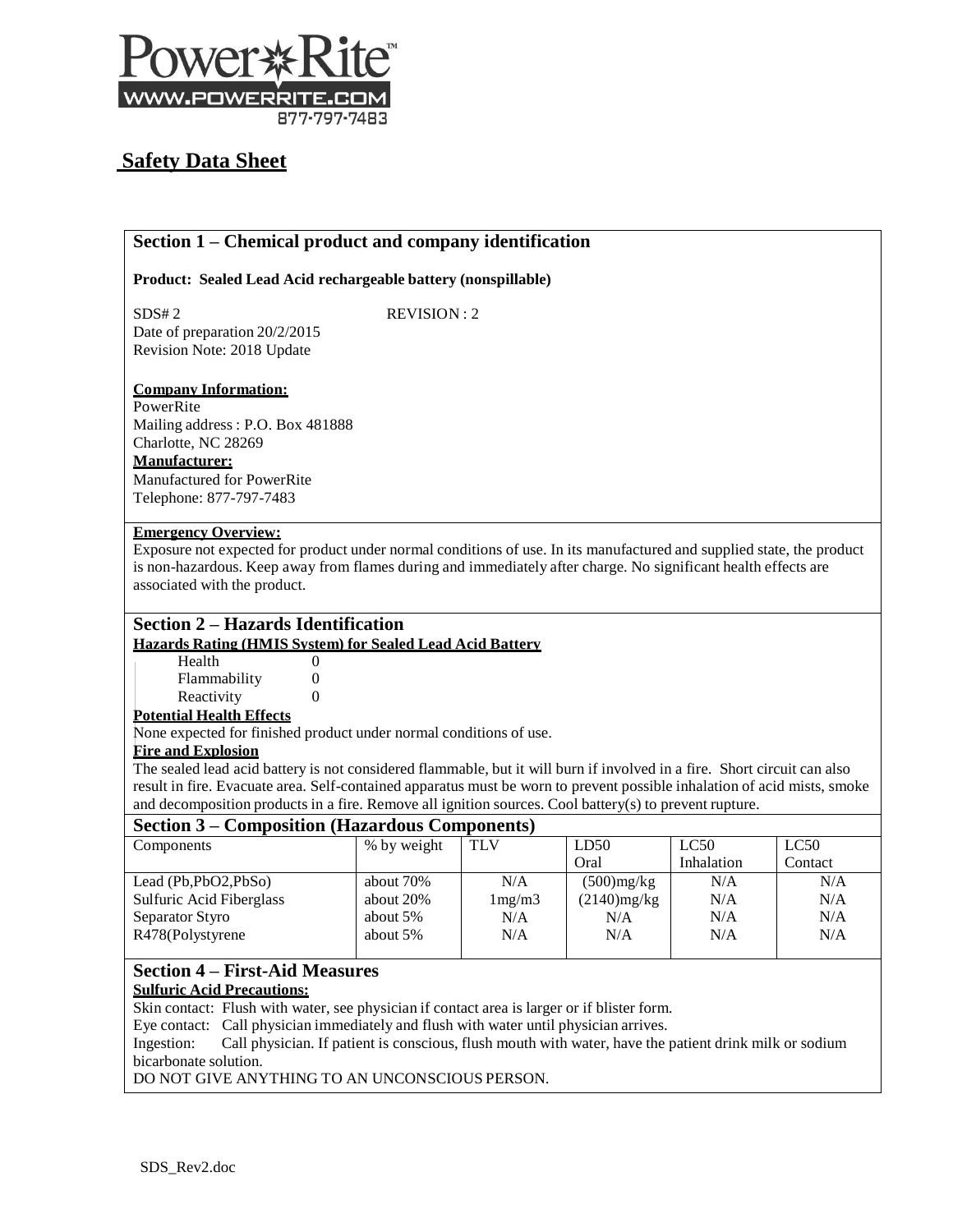

877-797-7483

# **Section 5 – Fire Fighting Measures**

#### **Extinguishing Media**

Multi purpose dry chemical or multi purpose CO2.

### **Fire fighting procedures**

Evacuate area. Self-contained breathing apparatus must be worn to prevent possible inhalation of acid mists, smoke and decomposition products in a fire. Remove all ignition sources. Cool battery(s) to prevent rupture.

# **Unusual fire and explosion hazards**

Hydrogen gas maybe produced and may explode if ignited. Remove all ignition sources. Ventilate area.

### **Section 6 – Accidental Release Measures**

#### **Leakage or Spill**

If sulfuric acid is spilled from a battery – Neutralize the acid with sodium bicarbonate (baking soda), sodium carbon (soda ash), or calcium oxide (lime). Flush the area with water and discard to the sewage system.

Do not allow unneutralized acid into sewage system.

### **Waste Disposal**

Neutralized acid may be flushed down the sewer. Spent batteries must be treated as hazardous waste and disposal of according to local State and Federal regulations. A copy of this material safety data must be supplied to any scrap dealer or secondary lead smelter with battery.

# **Section 7 – Handling and Storage**

#### **Handling**

Do not carry battery by terminals. Do not drop battery, puncture or attempt to open battery case. Keep away from flame during and immediately after charge. Avoid prolonged overcharges in confined areas.

#### **Storage**

Store at ambient room temperature. Do not subject product to open flame or fire. Avoid conditions, which could cause arching between battery terminals.

#### **Hygiene**

Wash hands thoroughly before eating or smoking after handling batteries.

# **Section 8 – Exposure Controls/Personal Protection**

### **Lead**

The toxic effects of the lead are accumulative and slow to appear. It affects the kidneys, reproductive nerve system. The symptoms of lead over exposure are anemia, vomiting, headache, stomach pain (lead colic), dizziness, loss of appetite and muscle and joint pain. Exposure to lead from battery most often occurs during lead reclaim operations through the breathing or ingestion of lead dust and fumes.

Lead compounds exposure limits is 0.05 mg/m3 OSHA.

#### THIS DATA MUST BE PASSED TO ANY SCRAP DEALER OR SMELTER WHEN BATTERY RESOLD. **Sulfuric Acid**

Sulfuric acid is a strong corrosive. Contact with acid can cause severe burns on the skin and eyes. Ingestion of sulfuric acid will cause GI tract burns. Acid can be released if the battery case is damaged or if the vents are tampered with. Sulfuric Acid Electrolyte exposure limits are 1.00 mg/m3 OSHA.

#### **Fiberglass Separators**

Fiberglass is an irritant of the upper respiratory tract, skin and eyes. For exposure up to 10F/CC, MSA Comfoll with type H filter. Above 10F/CC up to 50F/CC use ultra twin type H filter. NTP or OSHA does not consider this product carcinogenic.

#### **Personal Protection**

| Eye:                   | Not necessary under normal conditions of use for finished product. |
|------------------------|--------------------------------------------------------------------|
| Skin:                  | Not necessary under normal conditions of use for finished product. |
| Respiratory:           | Not necessary under normal conditions of use for finished product. |
| Ventilation:           | Not necessary under normal conditions of use for finished product. |
| <b>Work Practices:</b> | Not necessary under normal conditions of use for finished product. |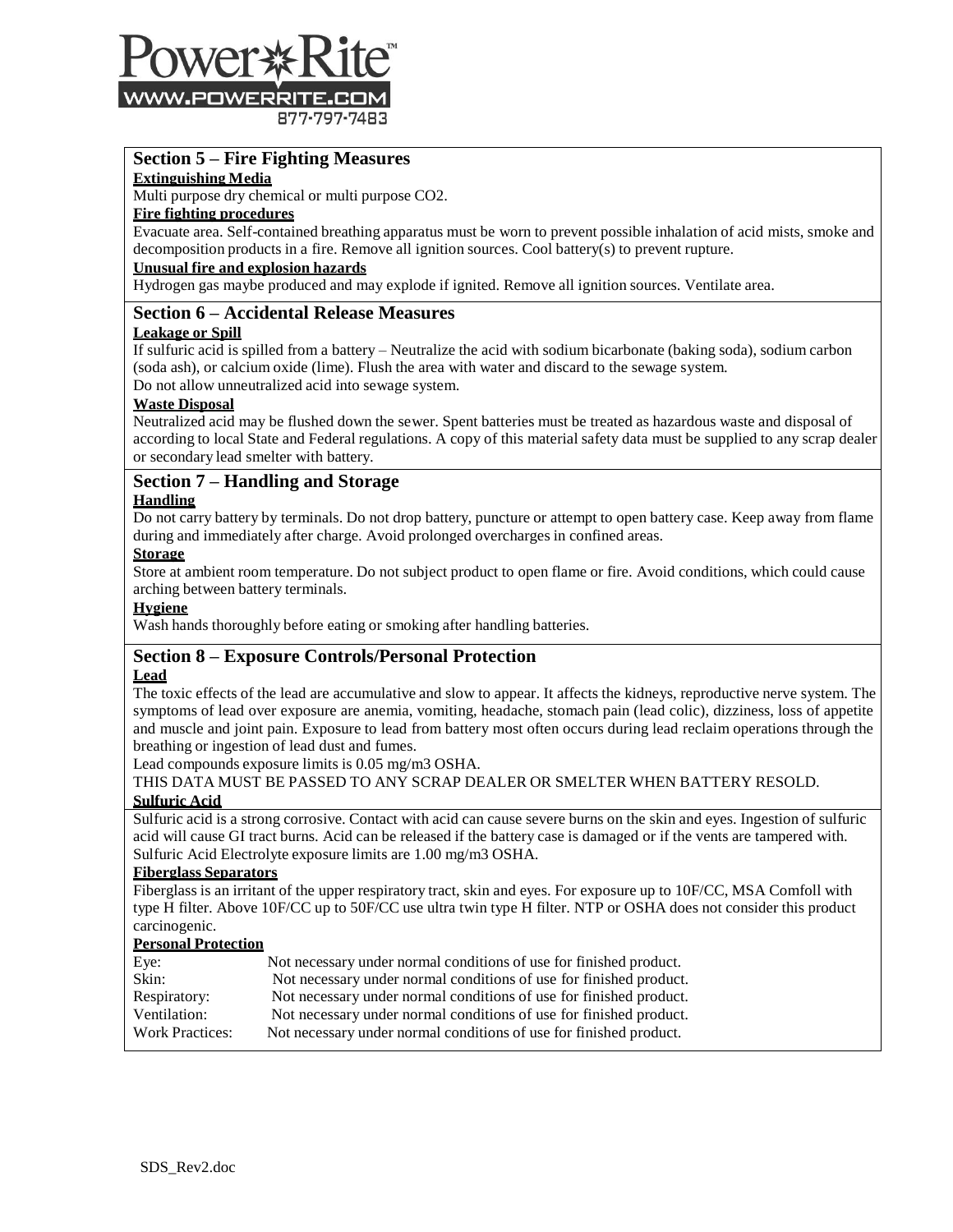

| <b>Section 9 – Physical and Chemical Properties</b>                                                       |             |                                 |                                                                                           |         |                                                         |
|-----------------------------------------------------------------------------------------------------------|-------------|---------------------------------|-------------------------------------------------------------------------------------------|---------|---------------------------------------------------------|
| <b>Physical Data</b>                                                                                      |             |                                 |                                                                                           |         |                                                         |
| Component                                                                                                 | Density     | <b>Melting Points</b>           | Solubility(H2O)                                                                           | Odor    | Appearance                                              |
| Lead                                                                                                      | 11.34       | 327.4 $\degree$ C (boiling)     | None                                                                                      | None    | Silver-gray material                                    |
| Lead Sulfate Lead                                                                                         | 6.2         | $107 °C$ (boiling)              | 40mg/l $(15 °C)$                                                                          | None    | White powder                                            |
| Dioxide Sulfuric                                                                                          | 9.4         | 290 °C (boiling)                | None                                                                                      | None    | Brown powder                                            |
| Acid Fiberglass                                                                                           | about $1.3$ | about $114^{\circ}$ C (boiling) | 100%                                                                                      | Acidic  | Clear colorless liquid                                  |
| Separator                                                                                                 | N/A         | N/A                             | Slight                                                                                    | Toxic   | White fibrous glass                                     |
| 478 Polystyrene                                                                                           | N/A         | N/A                             | None                                                                                      | No odor | Solid                                                   |
| <b>Flammability Data</b>                                                                                  |             |                                 |                                                                                           |         |                                                         |
| Component                                                                                                 | Flashpoint  | <b>Explosive Limits</b>         | Comments                                                                                  |         |                                                         |
| Lead                                                                                                      | None        | None                            |                                                                                           |         |                                                         |
| Sulfuric Acid                                                                                             | N/A         | None                            |                                                                                           |         |                                                         |
| Hydrogen                                                                                                  |             | 4% - 74.2%                      |                                                                                           |         | Sealed batteries can emit hydrogen only if over charged |
|                                                                                                           |             |                                 | (float voltage $>2.4$ VPC)                                                                |         |                                                         |
| Fiberglass Separator                                                                                      | None        | N/A                             | Toxic vapors may be released. In case of fire wear, self-                                 |         |                                                         |
| 478 Polystyrene                                                                                           | None        | N/A                             | contained breathing apparatus.<br>Temperatures over 300C (572F) may release combustible a |         |                                                         |
|                                                                                                           |             |                                 | In case of fire, wear positive pressure self-contained breath                             |         |                                                         |
|                                                                                                           |             |                                 | apparatus.                                                                                |         |                                                         |
| Section 10 – Stability and Reactivity                                                                     |             |                                 |                                                                                           |         |                                                         |
| Stability:                                                                                                | Stable      |                                 |                                                                                           |         |                                                         |
| Conditions to avoid:<br>Avoid shorting, use only approved charging methods. Do not puncture battery case. |             |                                 |                                                                                           |         |                                                         |
| Hazardous reactions:<br>N/A                                                                               |             |                                 |                                                                                           |         |                                                         |
| Decomposition products:<br>N/A                                                                            |             |                                 |                                                                                           |         |                                                         |
| Hazardous Polymerization<br>Will not occur                                                                |             |                                 |                                                                                           |         |                                                         |
|                                                                                                           |             |                                 |                                                                                           |         |                                                         |